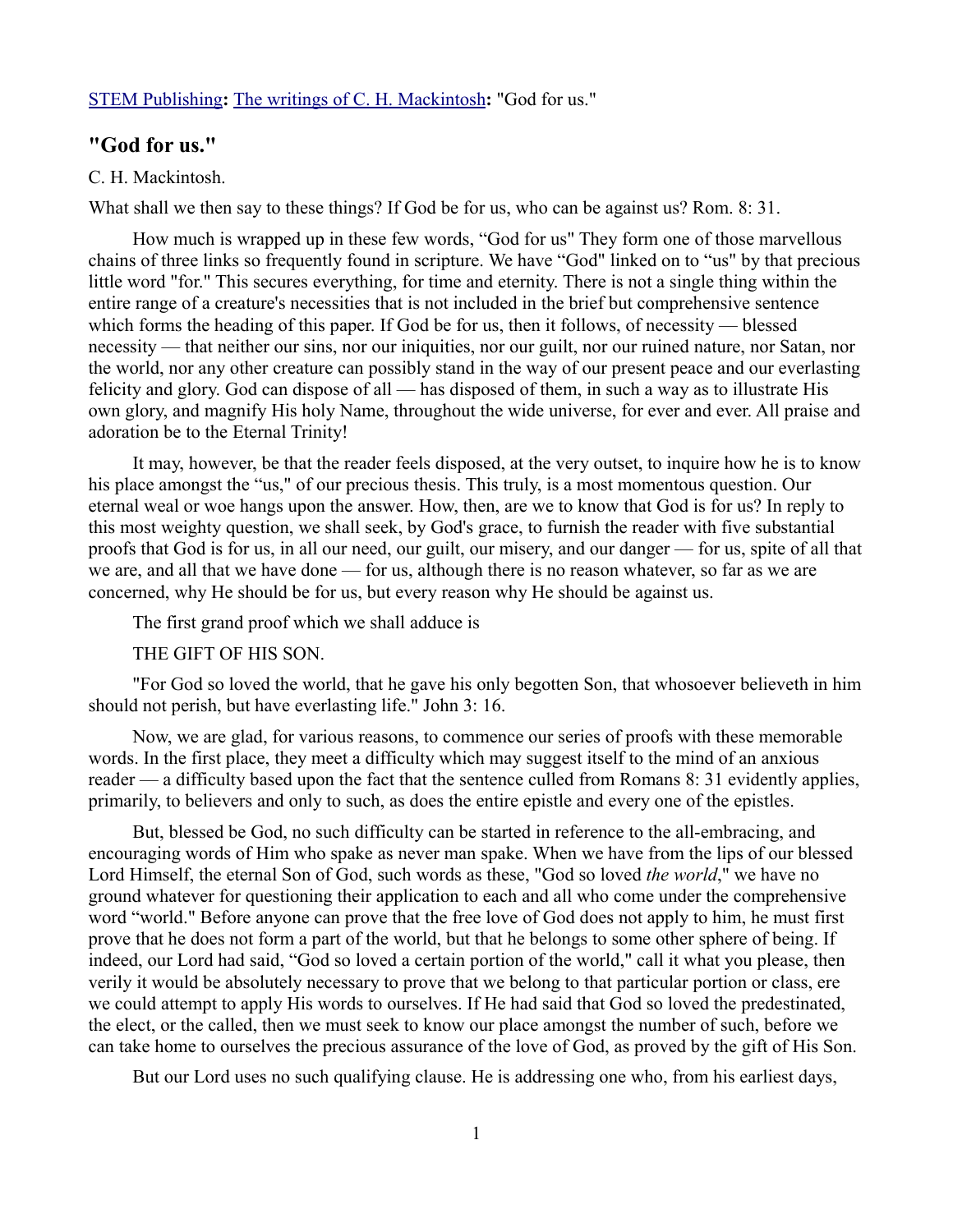had been trained and accustomed to take a very limited view indeed of the favour and goodness of God. Nicodemus had been taught to consider that the rich tide of Jehovah's goodness, loving kindness, and tender mercy could only flow within the narrow enclosure of the Jewish system and the Jewish nation. The thought of its rolling forth to the wide wide world had never, we may safely assert, penetrated the mind of one trained amid the contracting influences of the legal system. Hence, therefore, it must have sounded passing strange in his ear, to hear "a teacher come from God" giving utterance to the great fact that God loved not merely the Jewish nation, nor yet some special portion of the human race, but "the world." No doubt, such a statement would add not a little to the amazement felt by this master in Israel at being told that he himself, with all his religious advantages, needed to be born again in order to see or enter the kingdom of God.

Do we then deny or call in question the grand truth of predestination, election, or effectual calling? God forbid We hold these things as amongst the fundamental principle of true Christianity. We believe in the eternal counsels and purposes of our God — His unsearchable decrees — His electing love — His sovereign mercy.

But do any or all of these things interfere, in the smallest degree, with the gracious activities of the divine nature, or the outgoings of God's love towards a lost world? In no wise. God is love. That is His blessed nature, and this nature must express itself toward all. The mistake lies in supposing that because God has His purposes, His counsels, His decrees — because He is sovereign in His grace and mercy — because He has chosen from all eternity a people for His own praise and glory — because the names of the redeemed, all the redeemed, were written down in the book of the slain Lamb, before the foundation of the world — that therefore God cannot be said to love all mankind — to love the world — and, moreover that the glad tidings of God's full and free salvation ought not to be proclaimed in the ears of every creature under heaven.

The simple fact is that the two lines, though so perfectly distinct, are laid down with equal clearness, in the word of God; neither interferes, in the smallest degree, with the other, but both together go to make up the beauteous harmony of divine truth and to set forth the glorious unity of the divine nature.

Now, it is with the activities of the divine nature and the outgoings of divine love that the preacher of the gospel has specially to do. He is not to be cramped, crippled, or confined in his blessed work, by any reference to God's secret decrees or purposes, though fully aware of the existence of such. His mission is to the world — the wide wide world. His theme is salvation — a salvation as full as the heart of God, as permanent as the throne of God — as free as the air — free to all without any exception, limitation, or condition whatsoever. The basis of his work is the atoning death of Christ which has removed all barriers out of the way, and opened up the floodgates in order that the mighty tide of divine love may roll forth, in all its fullness, richness and blessedness, to a lost and guilty world.

And here, we may add, lies the ground of man's responsibility in reference to the gospel of God. If, indeed, it be true that God so loved the world as to give His only begotten Son — if "the righteousness of God is unto all" — if it be God's gracious will that all should be saved and come to the knowledge of the truth"  $\overline{\phantom{a}}$  if He is not willing that any should perish but that all should come to repentance — then verily is every man who hears this glorious gospel laid under the most solemn responsibility to believe it and be saved. No one can honestly and truthfully turn round and say, "I longed to be saved, but could not, because I was not one of the elect. I longed to flee from the wrath to come but was prevented by the insuperable barrier of the divine decree which irresistibly consigned me to an everlasting hell."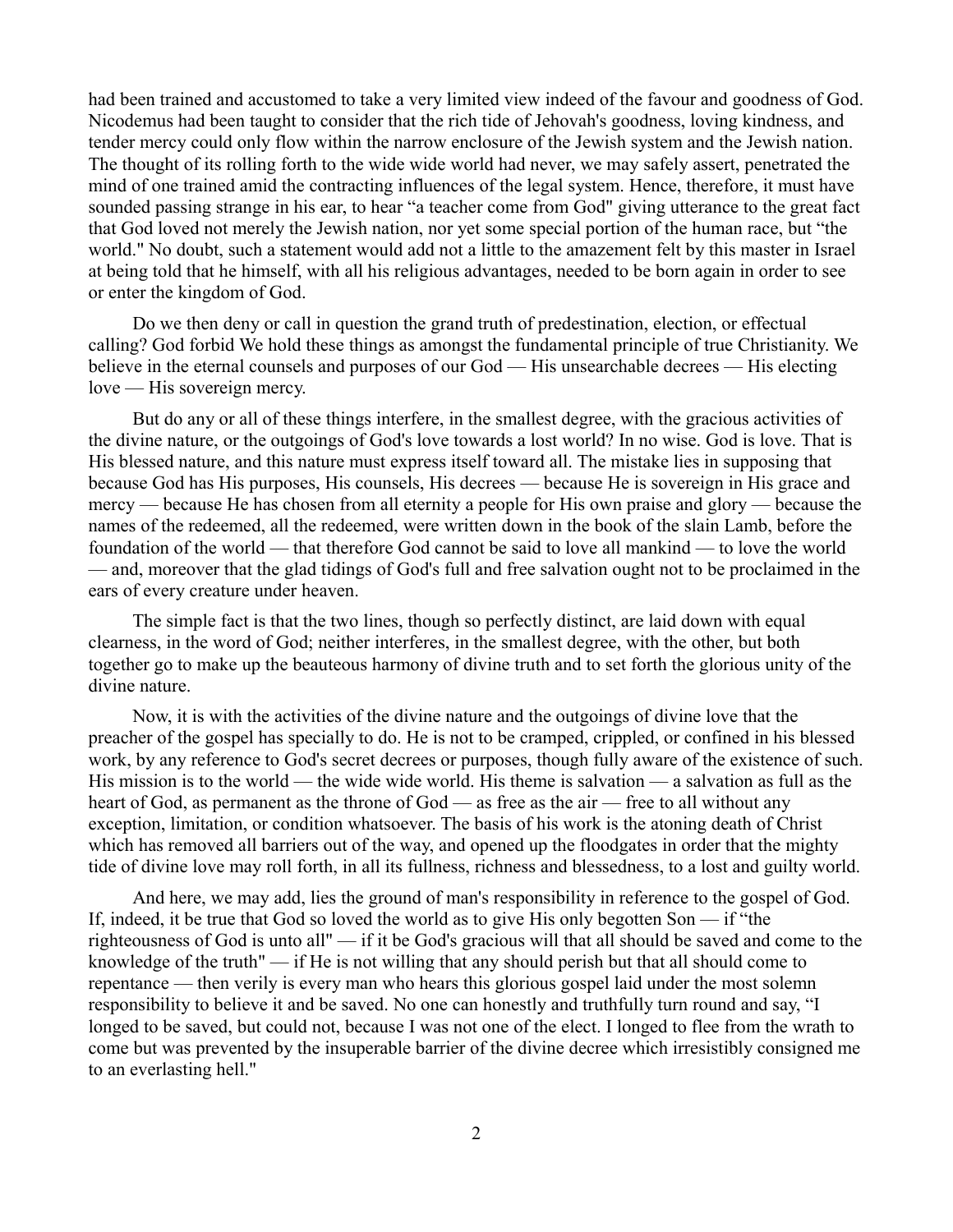There is not, within the covers of the volume of God, in the entire range of His dealings with His creatures, in the aspect of His character, or in the enactments of His moral government, the very faintest shadow of a foundation for such an objection. Every man is left without excuse. God can say to all who have rejected His gospel, "I would, but ye would not." There is absolutely no such thing as reprobation in the word of God, meaning, the consignment on God's part, of any number of His creatures to everlasting damnation. Everlasting fire is prepared for the devil and his angels. (Matt. 25.) Men *will* rush into it. "Vessels of wrath" are fitted, not by God, but by themselves, "to destruction." (Rom. 9.) Everyone who gets to heaven will have to thank God for it. Everyone who finds himself in hell will have to thank himself for it.

Furthermore, we have ever to remember that the sinner has nothing to do with God's unpublished decrees. What does he — what can he — know about such? Nothing whatever. But he has to do with God's published love — His proffered mercy — His free salvation — His glorious gospel. We may fearlessly assert that so long as these glowing and glorious words shine in the record of God, "*Whosoever will* let him take of the water of life *freely*," it is impossible for any son or daughter of Adam to say, "I longed to be saved, but could not. I thirsted for the living water, but could not reach it. The well was deep and I had nothing to draw with." Ah, no, such language will never be used, such an objection will never be urged by anyone in all the ranks of the lost. When men pass into eternity they will see with awful clearness what they now affect to think is so obscure and perplexing, namely, the perfect compatibility of God's electing sovereign grace and the free offer of salvation to all — the fullest harmony between divine sovereignty and human responsibility,

We fondly trust the reader sees these things, even now. It is of the very last possible importance to maintain the balance of truth in the soul — to allow the beams of divine revelation to act, with full power, on the heart and conscience, unimpeded by the murky atmosphere of mere human theology. There is imminent danger in taking up a certain number of abstract truths and forming them into a system. We want the adjusting power of all truth. The growth and practical sanctification of the soul are promoted, not by some truth, but by the truth, in all its fullness, as embodied in the person of Christ, and set forth by the eternal Spirit in the holy scriptures. We must get rid completely of all our own preconceived notions — all merely theological views and opinions — and come like a little child, to the feet of Jesus to be taught by His Spirit, from out His holy word. Thus only shall we find rest from conflicting dogmas. Thus shall all the heavy clouds and mists of human opinion be rolled away and our enfranchised souls shall bask in the clear sunlight of a full divine revelation.

We shall now proceed with our proofs.

The second fact which we shall adduce to prove that God is for us will be found in

### THE DEATH OF HIS SON.

And, for our present purpose, it is only necessary for us to take up one feature in the atoning death of Christ, but that one feature is a cardinal one. We refer to the marvellous fact set forth by the Holy Ghost in the prophet Isaiah, "It pleased Jehovah to bruise him. He hath put him to grief" Isaiah 53.

Our blessed Lord might have come into this world of sin and sorrow. He might have become a man. He might have been baptised in the Jordan — anointed by the Holy Ghost — tempted of Satan in the wilderness. He might have gone about doing good. He might have lived and laboured, wept and prayed, and, at the close, gone back to heaven again, thus leaving us involved in deeper gloom than ever. He might, like the priest or the Levite, in the parable, have come and looked upon us in our wounds and misery, passed by on the other side and returned alone to the place from whence He came.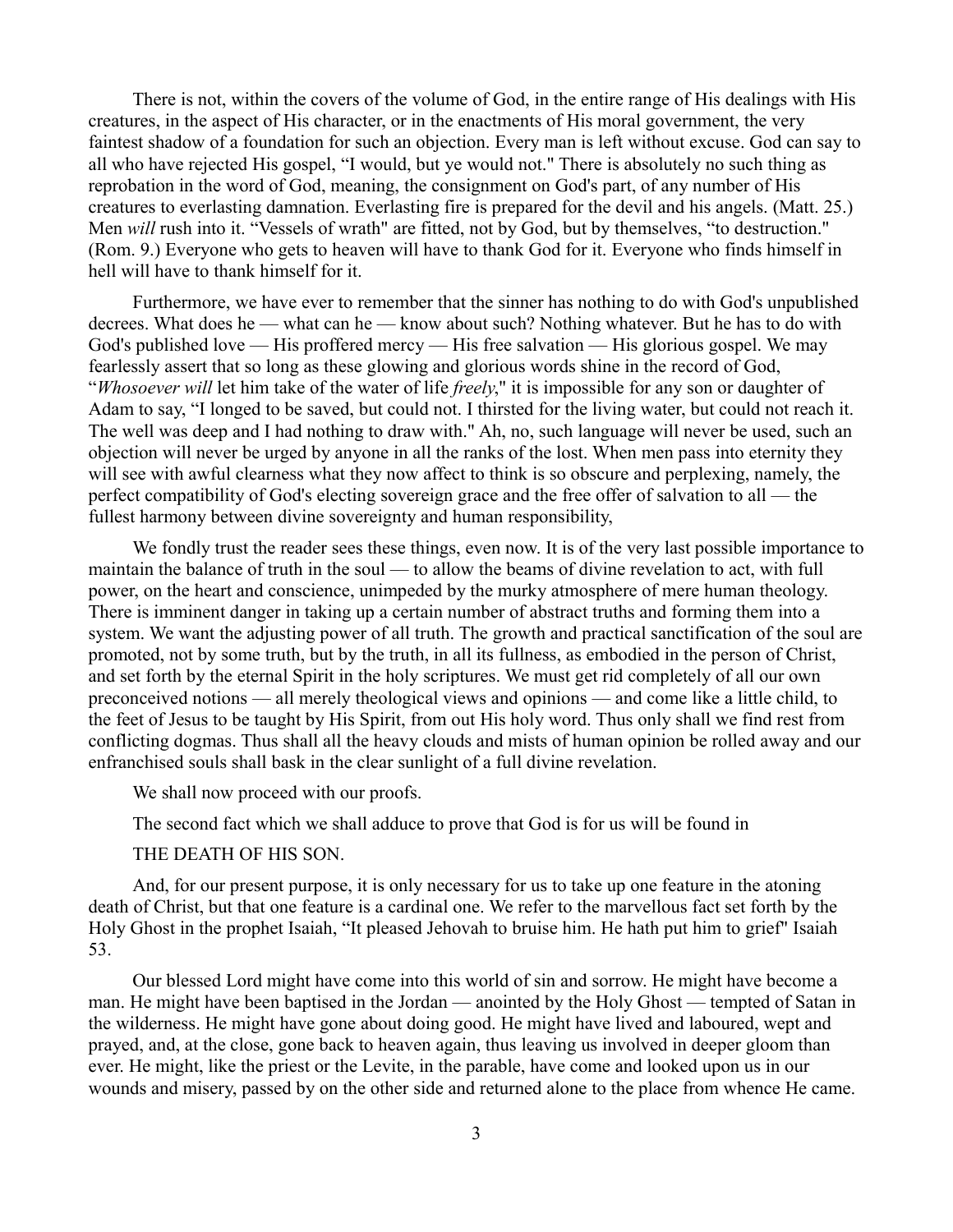And what if He had? what, reader, but the flames of an everlasting hell, for thee and me? For, be it well remembered, that all the living labours of the Son of God — His amazing ministry — His days of toil and His nights of prayer — His tears, His sighs, His groans — the whole of His life-work, from the manger up to, but short of, the cross, could not have blotted out one speck of guilt from a human conscience. "Without shedding of blood is no remission." No doubt, the eternal Son had to become a man that He might die; but incarnation could not cancel guilt. Indeed, the life of Christ, as a man on this earth, only proved the human race more guilty still. "If I had not come and spoken to them, they had not had sin." The light that shone in His blessed ways only revealed the moral darkness of man of Israel — of the world. Hence, therefore, had He merely come and lived and laboured here for threeand-thirty years, and gone back to heaven, our guilt and moral darkness would have been fully proved but no atonement made. "It is the blood that maketh atonement for the soul."

This is a grand foundation-truth of Christianity, and must be constantly affirmed, and tenaciously held. There is immense moral power in it. If it be true that all the life-labours of the Son of God — His tears, His prayers, His groans — His sighs — if all these things put together could not cancel one single speck of guilt; then, indeed, may we not lawfully inquire what possible value can there be in our works — our tears — our prayers — our religious services — our ordinances, sacraments and ceremonies the whole range of religious activity and moral reform? Can such things avail to cancel our sins and give us a righteousness before God? The thought is perfectly monstrous. If any or all of these things could avail, then why the sacrificial, atoning death of Christ? Why that ineffable and inestimable sacrifice, if aught else would have done?

But, it will perhaps be said that, although none of these things could avail without the death of Christ, yet they must be added to it. For what? To make that peerless death — that precious blood that priceless sacrifice of full avail? Is that it? Shall the rubbish of human doings, human righteousness, be flung into the scale to make the sacrifice of Christ of full avail in the Judgement of God? The bare thought is positive and absolute blasphemy.

But are there not to be good works? Yes, verily; but what are they? Are they the pious doings, the religious efforts, the moral activities of unregenerate, unconverted, unbelieving nature? Nay. What then? What are the Christian's good works? They are *life work's*, not dead works. They are the precious fruits of life possessed — the life of Christ in the true believer. There is not anything beneath the canopy of heaven which God can accept as a good work save the fruit of the grace of Christ in the believer. The very feeblest expression of the life of Christ, in the daily history of a Christian, is fragrant and precious to God. But the most splendid and gigantic labours of an unbeliever are, in God's account, but "dead works."

All this, however, is a digression from our main line, to which we must now return.

We have said that, for our present purpose, we shall merely refer to one special point in the death of Christ, and that is the fact that it pleased Jehovah to bruise Him. Herein lies the striking and soulsubduing proof that God is for us. "He spared not his own Son, but delivered him up for us all." He not merely *gave* Him but *bruised Him*, and that for us. That spotless, holy, perfect One — the only perfect Man that ever trod this earth — the One who ever did the things which pleased His Father — whose whole life from the manger to the tree was one continued sweet odour ascending to the throne and to the heart of God — whose every movement, every word, every look, every thought was well pleasing to God — whose one grand object, from first to last, was to glorify God and finish His work — this blessed One was delivered by the determinate counsel and foreknowledge of God — was nailed to the cursed tree, and there endured the righteous wrath of a sin hating God; and all this because God was for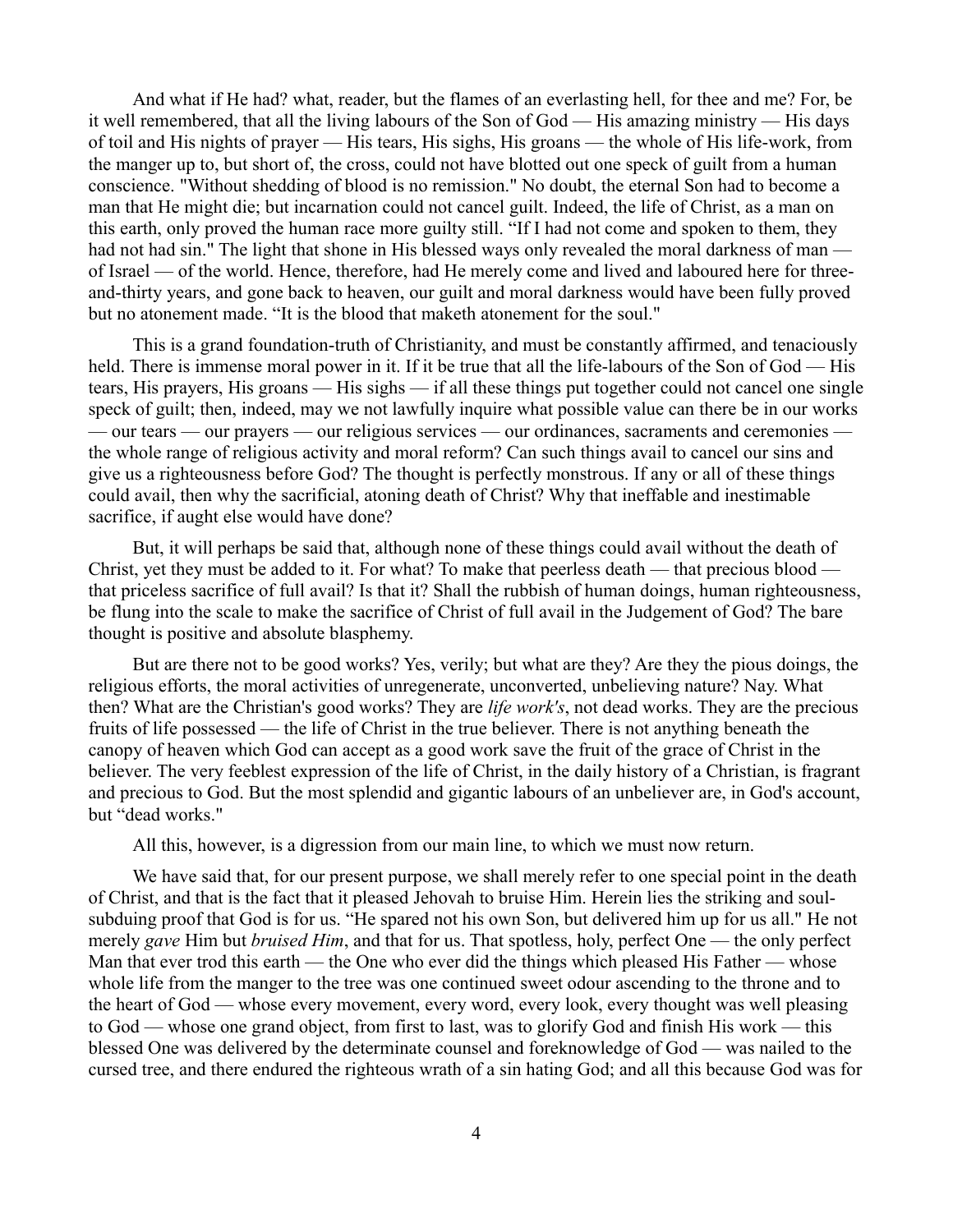us — even *us*.

What marvellous and matchless grace is here! The Just One bruised for the uniust — the sinless, spotless, holy Jesus, bruised by the hand of Infinite Justice in order that guilty rebels might be saved; and not only saved but brought into the position and relationship of sons — sons and daughters of the Lord Almighty — heirs of God and joint-heirs with Christ.

This surely is grace — rich, free, sovereign grace — grace abounding to the very chief of sinners — grace reigning, through righteousness, unto eternal life, by Jesus Christ. Who would not trust this grace? Who can look at the cross, and doubt that God is for the sinner — for any sinner — for him for the reader of these lines? Who would not confide in that love that shines in the cross? Who can look at the cross and not see that God willeth not the death of any sinner? Why did He not allow us to perish in our guilt — to descend into that everlasting hell which we so richly deserved because of our sins? Why give His Only-begotten Son? Why bruise Him on that shameful cross? Why hide His face from the only perfect Man that ever lived — that Man His own Eternal Son? Why all this, reader? Surely it was because God is for us, spite of all our guilt and sinful rebellion. Yes, blessed be His Name, He is for the poor self-destroyed, hell-deserving sinner, be he who or what he may; and each one whose eye scans these lines is now entreated to come and confide in the love that gave Jesus from the bosom and bruised Him on the cross.

Oh! beloved reader, do come, just now. Delay not! Waver not! Reason not! Listen not to Satan! Listen not to the suggestions and imaginings of your own heart; but listen to that word which assures you that God is for you, and to that love which shines forth in the gift and the death of His Son.

In pursuing what we may truly call the golden chain of evidence in proof that God is for us, we have dwelt upon the two precious facts of the gift and the death of His Son. We have travelled from the bosom to the cross, along that mysterious and marvellous path which is marked by the footprints of divine and everlasting love. we have seen the blessed One not only giving His only begotten Son from His bosom, but actually bruising Him for us — making His spotless soul an offering for sin — bringing Him down into the dust of death — making Him to be sin for us judging Him in our stead — thus affording the most unanswerable evidence of the fact that He is for us, that His heart is toward us, that He earnestly desires our salvation, seeing that He hath not withheld His Son, His only Son from us, but delivered Him up for us all.

We shall now proceed to our third proof, which is furnished by

THE RAISING OF HIS SON.

And in speaking of the glorious fact of resurrection, we must confine ourselves to the one point therein, namely, the proof which it furnishes of God's being friendly to us. A passage or two of scripture will suffice to unfold and establish this special point.

In Romans 4, the inspired apostle introduces God to our hearts as the One who raised Jesus our Lord from the dead. He is speaking of Abraham who, He tells us, "against hope believed in hope, that he might become the father of many nations, according to that which was spoken, So shall thy seed be. And being not weak in faith, he considered not his own body now dead, when he was about an hundred years old, neither yet the deadness of Sarah's womb. He staggered not at the promise of God through unbelief; but was strong in faith, giving glory to God; and being fully persuaded that what he had promised, he was able also to perform. And therefore it was imputed to him for righteousness. Now it was not written for his sake alone that it was imputed to him; but for us also, to whom it shall be imputed, if we believe on him that" — what? That gave His Son? Nay. That bruised His Son upon the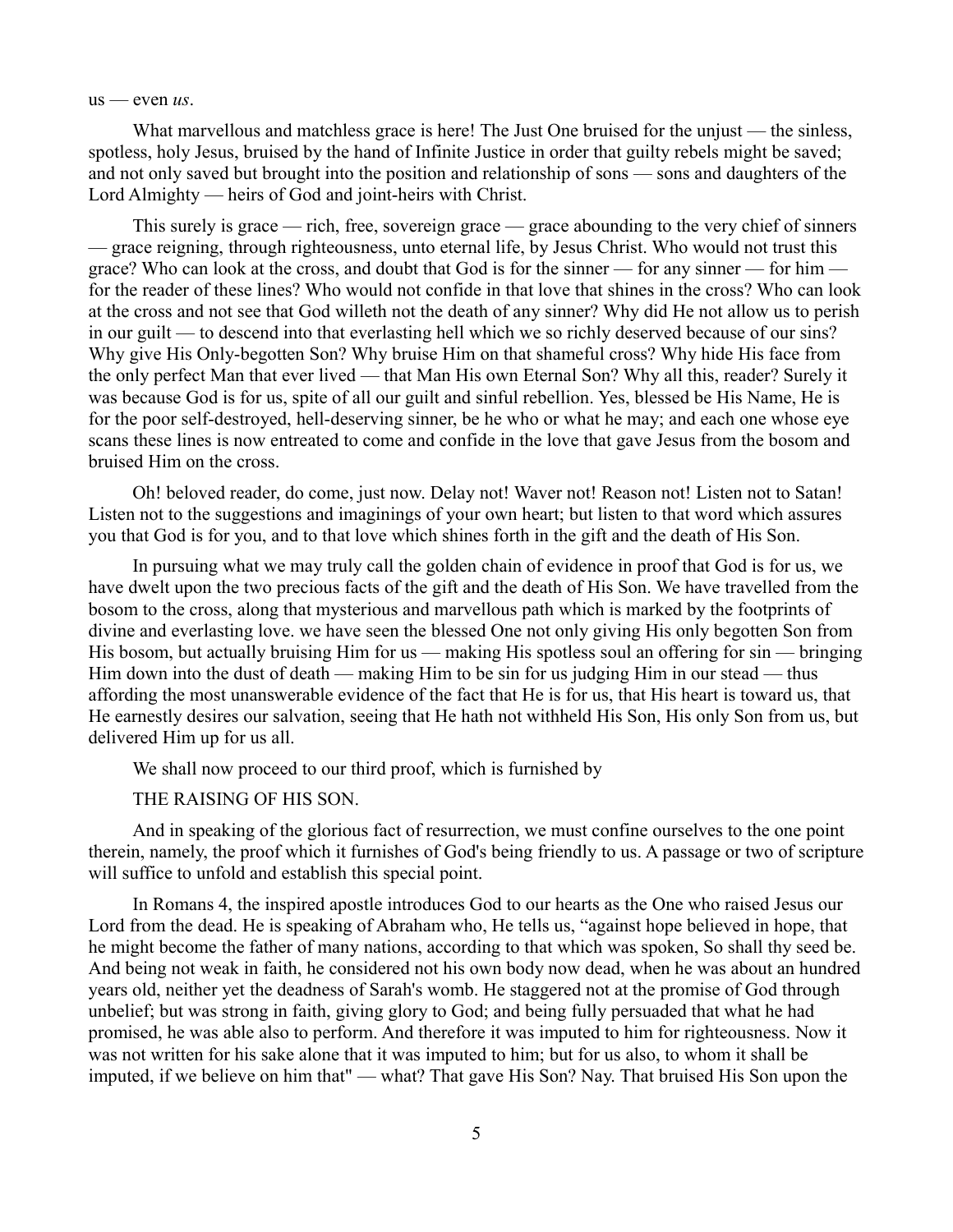cross? Nay. What then? "That raised up Jesus our Lord from the dead" — the very same "who was delivered for our offences, and was raised again for our justification."

Anxious reader, weigh this great fact. What was it that brought the precious Saviour to the cross? What brought Him down to the dust of death? Was it not our offences? Truly so. "He was delivered for our offences." He was nailed to the cursed tree for us. He represented us on the cross. He was our Substitute, in all the full value and deep significance of that word. He took our place and was treated, in every respect, as we deserved to be treated. The hand of infinite justice dealt with our sins — all our sins, at the cross. Jesus made Himself responsible for all our offences, our iniquities, our transgressions, our liabilities, all that was or ever could be against us — He, blessed be His peerless and adorable name! — made himself answerable for all, and died in our stead, under the full weight of our sins. He died, the just for the unjust.

Where is He now? The heart bounds with ineffable joy and holy triumph at the thought of the answer. Where is the blessed One who hung on yonder cross, and lay in yonder tomb? He is at the right hand of God, crowned with glory and honour. Who set Him there? Who put the crown upon His blessed brow? God Himself. The One who gave Him, and the One who bruised Him is the One who raised Him, and it is in Him we are to believe if we are to be counted righteous. This is the special point before the apostle's mind. Righteousness shall be imputed to us if we believe on God as the One who raised Jesus our Lord from the dead.

Mark the vital link. Seize the all-important connection. The self-same One who hung upon the cross, charged with all our offences, is now on the throne without them. How did He get there? Was it in virtue of His eternal Godhead? No: for on that ground He was always there. He was God over all blessed for ever. Was it in virtue of His eternal Sonship? Nay; for He was ever there on that ground also. [We rejoice in every opportunity for the setting forth of Christ's eternal Sonship. We hold it to be an integral and essentially necessary part of the Christian faith.]

Hence, therefore, it could, in no wise, meet our need as guilty sinners, charged with innumerable offences, to be told that the eternal Son of the Father had taken His seat at the right hand of the majesty in the heavens, inasmuch as that place ever belonged to Him — yea, the very deepest and tenderest place in the bosom of the Father.

But, further, we may enquire, was it as the spotless, sinless, perfect Man that our adorable Lord took His seat on the throne? Nay; as such, He could, at any moment, between the manger and the cross, have taken His place there.

To what conclusion, then, are we absolutely shut up, in this matter? To that most precious, that tranquillising conclusion, that the self-same One who was delivered for our offences, bruised for our iniquities, judged in our stead, is now in heaven; that the One who represented us on the cross, is now on the throne; that the One who stood charged with all our guilt, is now crowned with glory and honour; that, so perfectly, so absolutely and completely, has He disposed of the entire question of our sins, that infinite justice has raised him from the dead, and placed a diadem of glory upon His sacred brow.

Reader, dost thou understand this? Dost thou see its bearing upon thyself? Dost thou believe in the One who raised up Jesus our Lord from the dead? Dost thou see that, in so doing, He has declared Himself friendly to thee? And dost thou believe that, in raising up Jesus, He set forth His infinite satisfaction in the great work of atonement, and furnished thee with a receipt in full for all thy debts a receipt for the "ten thousand talents."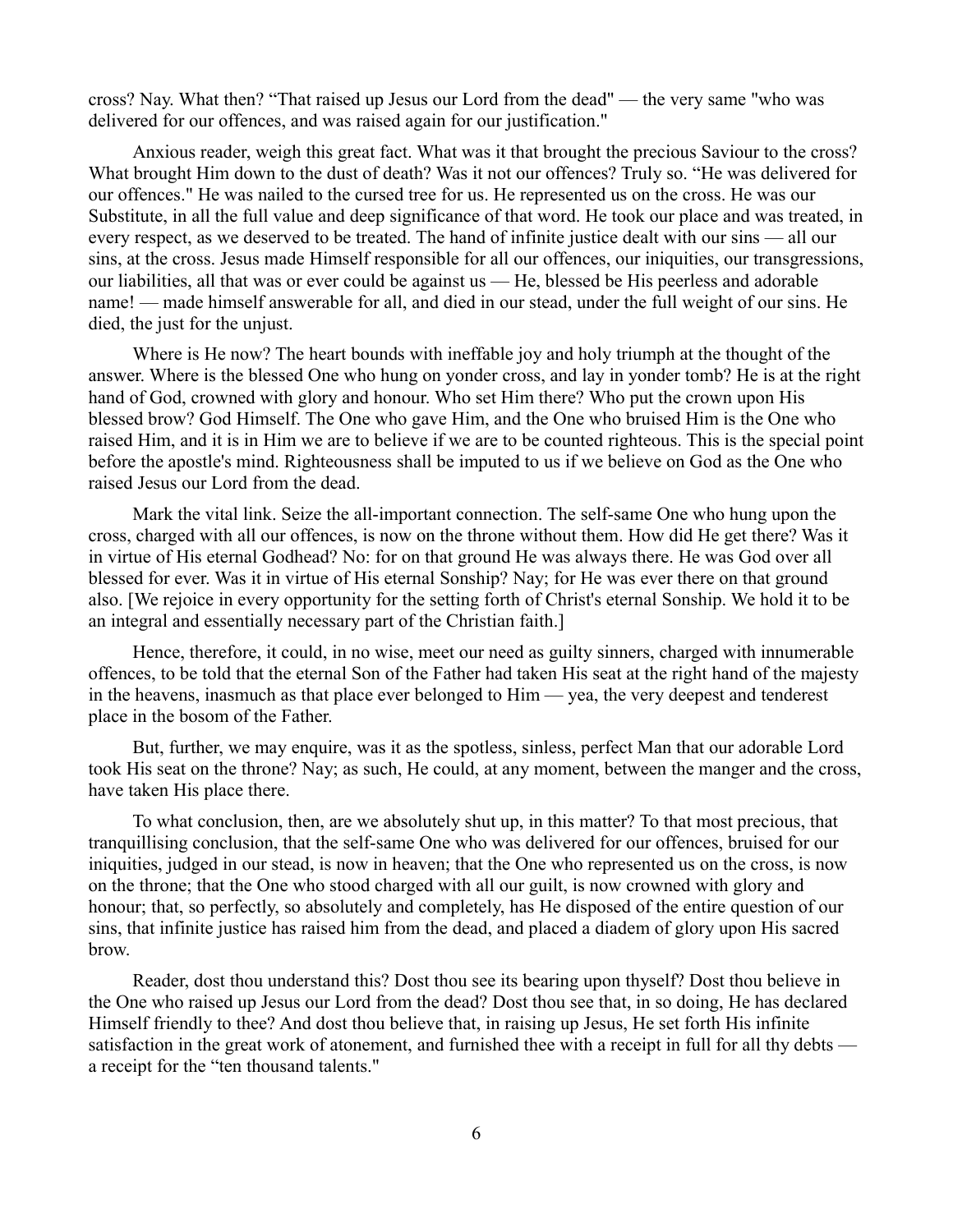Here lies the gist, marrow, and substance of this magnificent argument of Romans 4. If the man who was delivered for our offences is now in heaven, and in heaven, too, by the hand and act of God himself; then, most surely, our offences are all gone, and we stand justified from all things, as free from every charge of guilt, and every breath of condemnation, as the blessed One Himself. It cannot possibly be otherwise, if we believe on Him who raised up Jesus our Lord from the dead. It is utterly impossible for a charge to be brought against the believer in the God of resurrection, for the simplest of all reasons that the One whom He raised was the One whom He bruised for the believer's sins. Why did He raise Him? Because the sins for which He bruised Him were all put away, and put away for ever. The Lord Jesus, *having undertaken our cause, and made Himself answerable for us in every way*, could not be where He now is, if a single jot or tittle of our guilt remained. But, on the other hand, being where He now is, and being there by God's own act, it is impossible — utterly impossible — for any question to be raised as to the full and complete justification and perfect righteousness of the soul that believes in Him. Thus, the moment that any one believes in God, in the special character of the raiser of Jesus, he is counted perfectly righteous before Him. This is most marvellous, but divinely and eternally true. May the reader feel its power, sweetness, and tranquillising virtue! Yea, may the eternal Spirit give him the blessed sense of it, deep down in his heart! Then, indeed shall he have perfect peace in his soul; then, too, shall he under stand how that, in raising, as well as in bruising and giving His Son, God has declared and proved Himself to be for us.

We had intended to bring under the special notice of the reader Hebrews 13: 20, but we must allow him to dwell upon that lovely passage for himself, while we proceed to exhibit our fourth proof that God is for us, which will be found in

### THE DESCENT OF THE HOLY GHOST.

Here, too, we must confine ourselves to one point in that most glorious event, and that is the form in which that august witness, the eternal Spirit, descended.

Let the reader turn to the second chapter of the Acts. "And when the day of Pentecost was fully come, they were all with one accord in one place. And suddenly there came a sound from heaven, as of a rushing mighty wind, and it filled all the house where they were sitting. And there appeared unto them *cloven tongues*", like as of fire, and it sat upon each of them. And they were all filled with the Holy Ghost, and began to speak with *other tongues*, as the Spirit gave them utterance. And there were dwelling at Jerusalem, Jews, devout men, *out of every nation under heaven*. Now, when this was noised abroad, the multitude came together, and were confounded, because that every man heard them speak *in his own language*. And they were all amazed and marvelled, saying one to another, Behold, are not all these which speak Galileans? And how hear we *every man in our own tongue wherein we were born?* Parthians, and Medes, and Elamites, and the dwellers in Mesopotamia, and in Judaea, and Cappadocia, in Pontus, and Asia, Phrygia, and Pamphylia, in Egypt, and in the parts of Libya about Cyrene, and strangers of Rome, Jews and proselytes, Cretes and Arabians, we do hear them speak *in our tongues* the wonderful works of God."

Here then we mark one special fact — a fact of deepest interest — three times referred to in the foregoing quotation. It is this, the Holy Ghost came down to speak to every man "in his own dialect" not the dialect in which he was *educated* merely, but "*in which he was born*" — the very dialect in which his mother first whispered into his infant ears, the sweet and tender accents of a mother's love. Such was the medium, such the vehicle which the divine Messenger adopted for the blessed purpose of making known to man that God was for us. He did not speak to the Hebrew in Greek, or to the Greek in Latin. He spoke to each one in the language which he understood, in the plain vernacular — the mother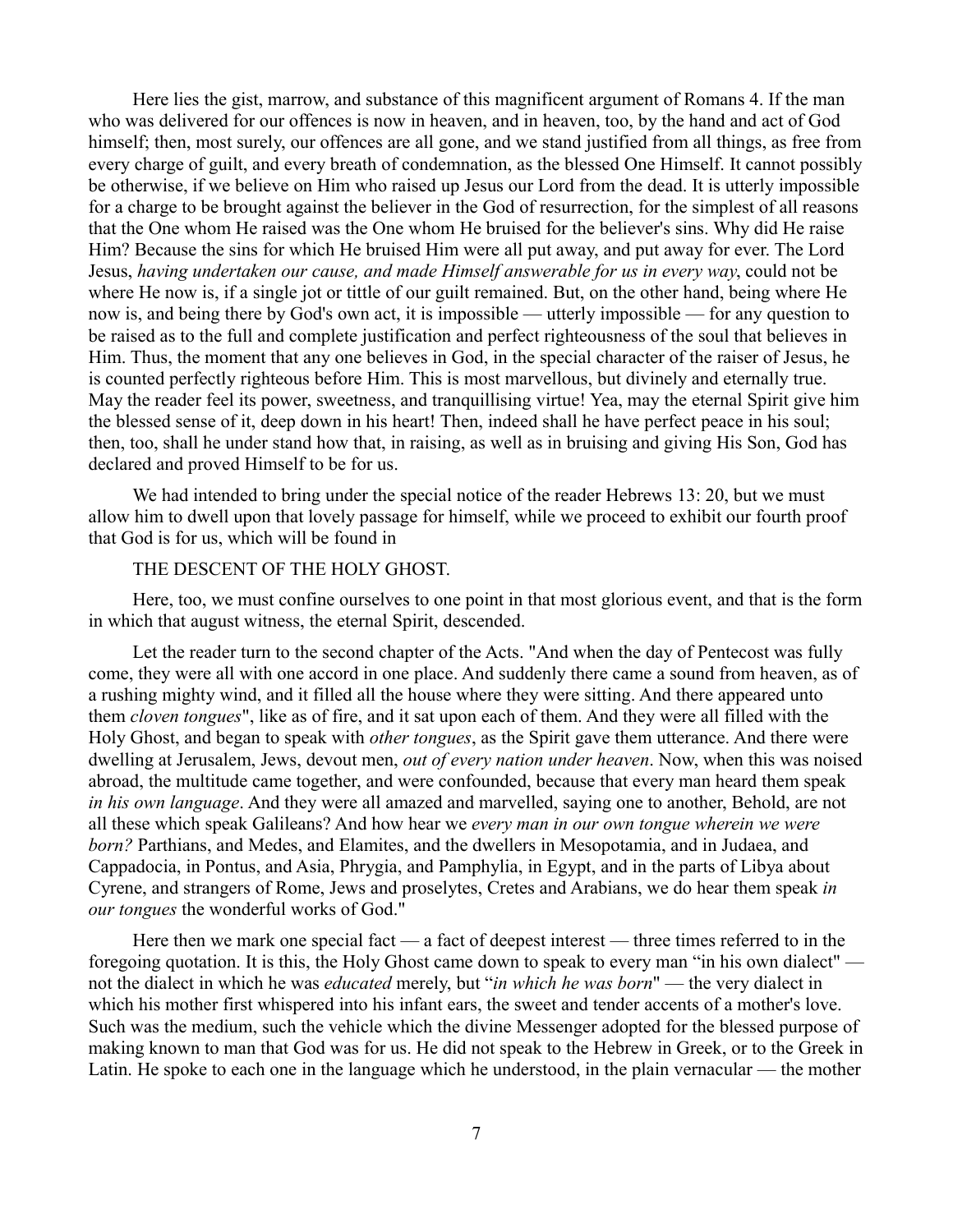tongue. If there was any peculiarity in that mother tongue, any idiom, any provincialism in the dialect of each, the blessed Spirit would make use of it for the purpose of reaching the heart with the sweet story of grace.

Contrast with this the giving of the law from Mount Sinai. There Jehovah confined Himself absolutely to one language. If persons had been gathered there "from every nation under heaven," they would not have understood a single syllable. The law — the ten words — the record of man's duty to God and to his neighbour was sedulously wrapped up in one tongue. But when "the *wonderful works of God*" were to be published — when the blessed story of love was to be told out when the heart of God towards poor guilty sinners was to be revealed, was one language enough? No, "Every nation under heaven" must hear. and hear, too, in their own very mother tongue.

Reader, is not this a telling fact? It will perhaps be said that those who heard Peter and the rest on the day of Pentecost, were Jews. Well, that in no wise robs our fact of its charm, its sweetness, and its power. Our fact is that when the eternal Spirit descended from heaven, to tell of the resurrection of Christ, to tell of accomplished redemption — to publish the glad tidings of salvation — to preach repentance and remission of sins — He did not confine Himself to one language, but spoke in every dialect under heaven!

And why? Because He desired to make man understand what He had to say to him — He desired to reach his heart with the sweet tidings of redeeming love — the soul-stirring message of full remission of sins. When the law was to be given — when Jehovah had to speak to man about his duty — when He had to address him in such terms as, "Thou shalt do this, and thou shalt not do that," He confined Himself to one solitary language. But when He would unfold the precious secret of His love — when He would prove to man that He was for him, He, blessed for ever be His name, took care to speak in every language under heaven, so that every man might hear, in his own dialect wherein he was born, the wonderful works of God.

[The reader will note with interest a fact alluded to elsewhere, that in Genesis 11 divers tongues were given as a judgement upon man's pride. In Acts 2 divers tongues were given in grace to meet man's need. And in Revelation 7 the various tongues are all found united in one song or praise to God and to the Lamb. Such are some of the wonderful works of God. May we praise Him with all our ransomed powers! May our hearts adore Him!]

Thus, then, in our series of proofs — our golden chain of evidence, we have travelled from the bosom of God to the cross of Christ, and from that precious cross back to the throne — we have marked the giving, the bruising, and the raising of the Son; we have seen the very heart of God told out in deep and marvellous love, and tender compassion toward guilty perishing sinners. Moreover, we have marked the descent of the eternal Spirit, from the throne of God — His mission to this world to announce to every creature under heaven the glad tidings of a full, free, and everlasting salvation, through the blood of the Lamb, and to announce these tidings not in an unknown tongue, but in the very tongue wherein each was born.

What more remains? Is there yet another link to be added to the chain? Yes; there is

# THE POSSESSION OF THE HOLY SCRIPTURES.

It may perhaps be said that oar fifth proof is involved in our fourth, inasmuch as the fact of my possessing a copy of the bible in my mother tongue is, in reality, the Holy Ghost speaking to me in the language in which I was born.

True; but still, so far as the reader is concerned, the fact that God has put into his hand or within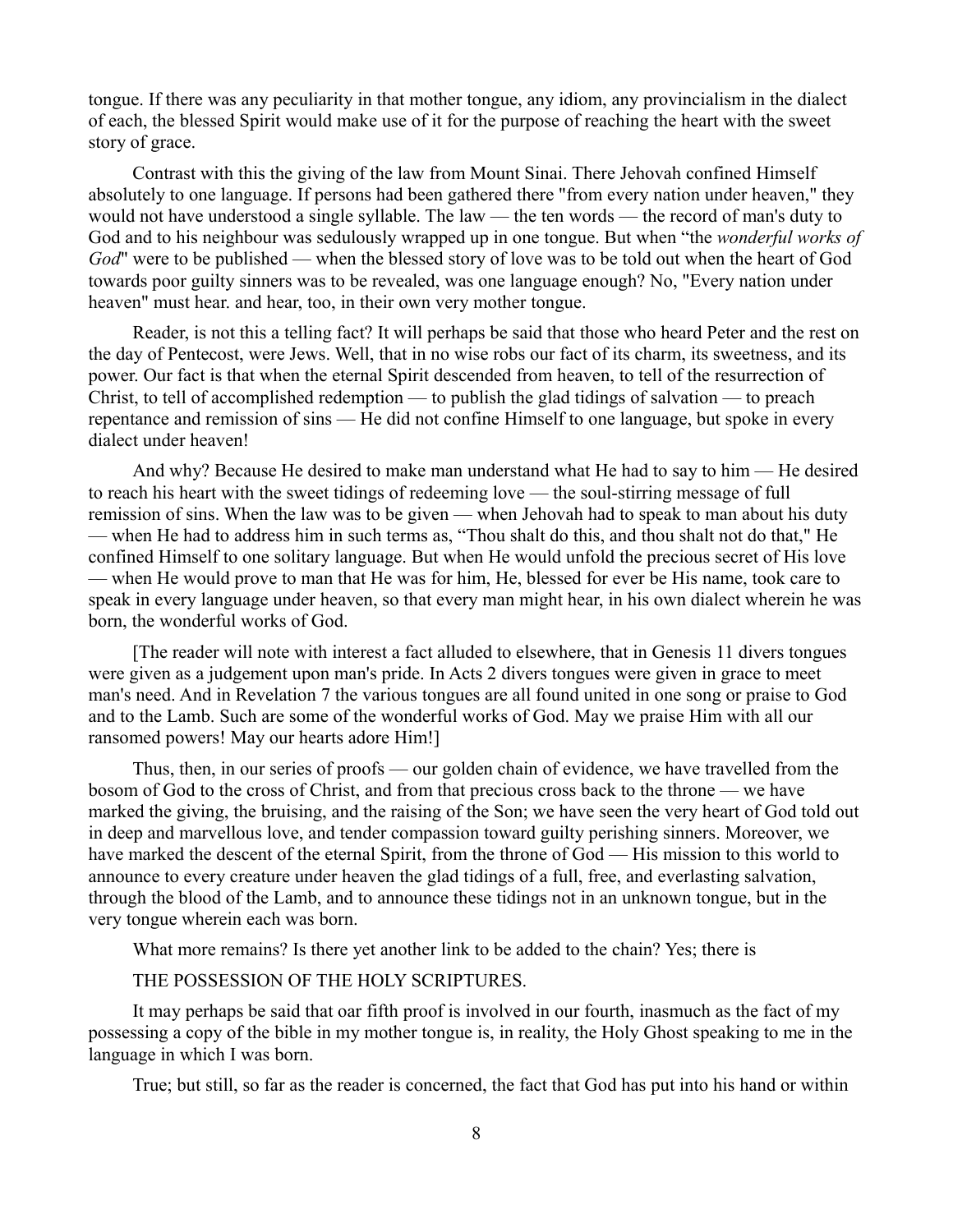his reach the sacred volume — the inestimable boon, the holy scriptures — is an additional proof that He is for him. For why were we not left in ignorance and total darkness? Why was the divine book put into our hands? Why, each one may say, for himself and herself, was I thus favoured? Why was I not left to live and die in heathen blindness? Why was the heavenly lamp allowed to cast its precious beams on me — even me?

Ah I beloved reader, the answer is, "Because God is for thee." Yes, for thee, notwithstanding all thy many sins — for thee, spite of all thy forgetfulness, ingratitude and rebellion — for thee, although as thou very well knowest, thou canst not show a single reason why He should not be against thee. He gave His Son from His bosom, bruised Him on the cross, raised Him from the dead, sent down the Holy Ghost, put into your very hands His blessed book, all to show you that He is for you, that His heart is toward you, that He earnestly desires your salvation.

And mark, we pray thee, thou canst not say, nor wilt thou ever dare to say, "I could not understand the bible; it; was beyond me; it was full of abstruse mysteries which I could not fathom; of difficulties which I could not solve; of discrepancies which I could not reconcile. And when I turned to those who professed to be Christians, I found them split up into almost innumerable sects, and divided into almost endless schools of doctrine. And, not only so, but I saw such utter hollowness, such gross inconsistency, such flagrant contradiction between profession and practice, that I was forced to abandon the whole subject of religion with a mingled feeling of perplexity, contempt, and disgust."

These objections will not stand in the judgement, nor keep thee out of the lake that ,burneth with fire and brimstone. Remember this. Yes, ponder it deeply. Let not the devil, let not thine own heart deceive thee. What does Abraham say to the rich man, in Luke 16? "They have Moses and the prophets, *let them hear them*." Why does the rich man not reply, "They cannot understand them?" He dare not.

No, reader; a child can understand the holy scriptures, which are able to make us wise unto salvation through faith which is in Christ Jesus. There is not one beneath the canopy of God's heaven, who possesses a copy of the holy scriptures, who is not solemnly responsible before God for the use he makes of them. If professing Christians were split up into ten thousand times as many sects as they are; if they were ten thousand times as inconsistent as they are; if schools and doctors of divinity were ten thousand times more conflicting than they are — still the word to each possessor of the bible is, "You have Moses and the prophets, and the New Testament, hear them."

Oh! that we could persuade the unconverted, the unawakened, the unbelieving reader to think of these things, to think of them now, to ponder them, in the very hidden depths of his moral being, to give them his heart's undivided attention, ere it be too late. We contemplate, with ever-deepening horror, the condition of a lost soul in hell — of one opening his eyes, in that place of endless torment, to the tremendous fact that God is against him and against him for ever; that all hope is gone; that nothing can ever bridge the chasm that separates the region of the lost from the heaven of the redeemed; that "there is a great gulf *fixed*."

We cannot proceed. The thought is really overpowering. The heart is crushed by the appalling contemplation. Dear, dear reader, do let us entreat of thee, ere we lay down the pen, to turn, this very hour, to a dear loving Saviour who stands with open arms and open bosom to receive all who come to Him, and who assures thee that "him that cometh unto me I will in no wise cast out." Do come and trust in God's faithful word and Christ's finished work.

Here lies the precious secret of the whole matter. Look away from self, look straight to Jesus, confide simply in Him, and in what He has done for thee on the cross, and all thy sins shall be blotted